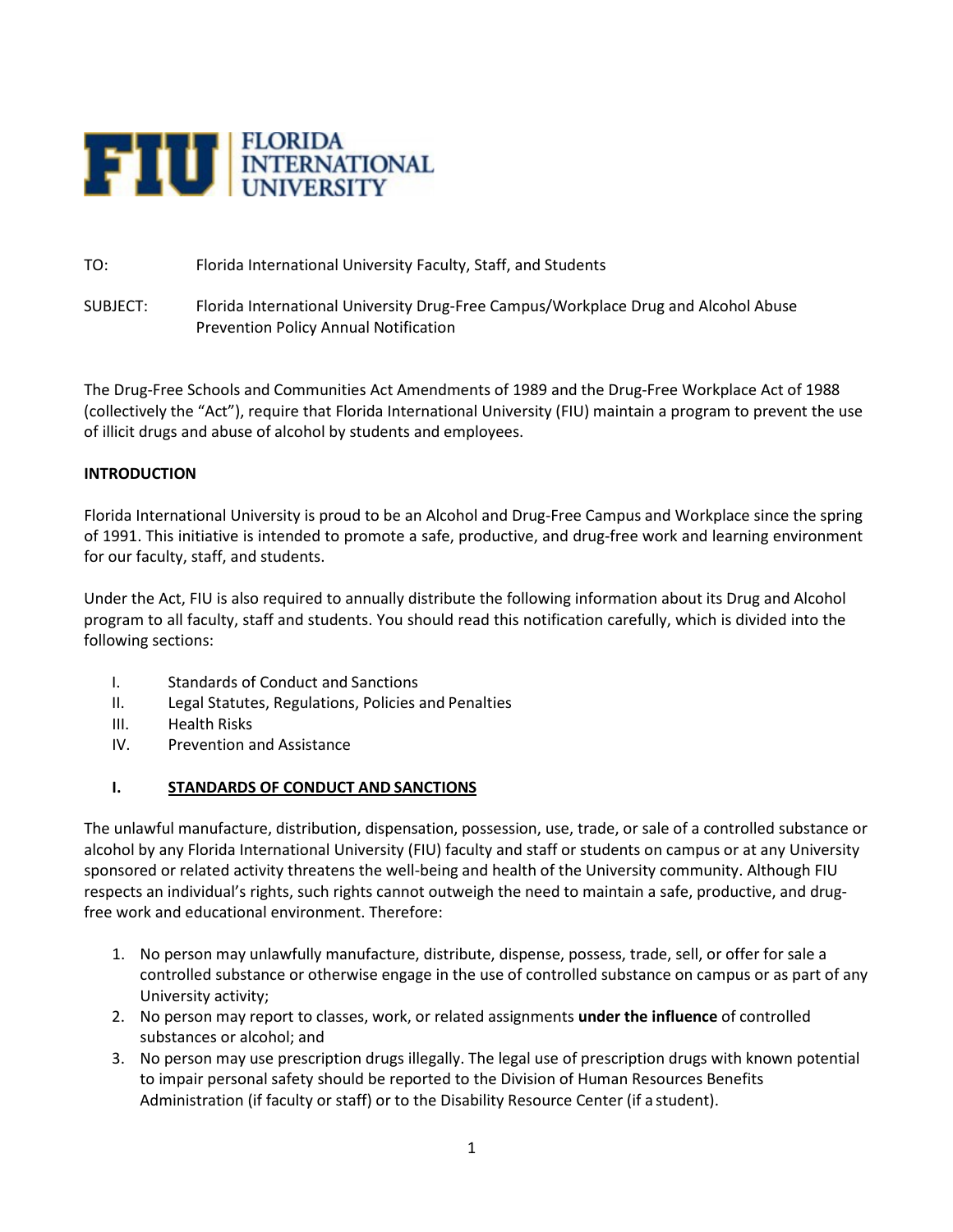Any violation of this policy shall constitute grounds for:

- 1. Evaluation and/or referral to treatment for drug/alcohol abuse;
- 2. Disciplinary action; and/or
	- a. For students, action which may include mandatory referral to University Counseling and Psychological Services for alcohol/drug dependence, letters of reprimand, or other disciplinary procedures, up to and including expulsion from the University. Such actions shall be in accordance with the applicable "Standards of Student Conduct" and University policies and procedures.
	- b. For faculty or staff, action which may include mandatory referral to the Office of Employee Assistance (OEA) for assessment, letters of reprimand, and/or progressive disciplinary procedures, up to and including termination of employment.
- 3. Criminal sanction.

In furtherance of this initiative, the University shall establish and maintain a University Drug-Free Campus/Workplace Drug and Alcohol Abuse Prevention Task Force which shall include broad and diverse representation of FIU faculty, staff and students. The Florida International University Drug-Free Campus/Workplace Drug and Alcohol Abuse Prevention Task Force shall be responsible for conducting biennial reviews of the University's drug-prevention program to:

- a. determine the effectiveness of the drug-prevention program and implement needed changes, if any to the program; and
- b. ensure the consistent enforcement of the disciplinary sanctions imposed on students and employees who violate the required standards of conduct.

The complete [Drug-Free Campus/Workplace Drug and Alcohol Abuse Prevention Policy](https://policies.fiu.edu/policy/754) can be found in the University Policies and Procedures Library.

## **II. LEGAL STATUTES, REGULATIONS, POLICIES AND PENALTIES**

## **A. ALCOHOL**

# **1. FIU Regulation**

All members of the University community (students, faculty, staff, and alumni, and their guests) who purchase, possess, and consume alcoholic beverages on campus must do so responsibly and must have reached the legal age of 21. Students and employees are expected to take personal responsibility for their own conduct when making decisions regarding alcohol use.

The use, possession, or distribution of beverages containing alcohol on University property, including residence halls, is governed by Florida statute and University regulation. The following University regulation applies to all faculty, staff and students of the University, and their guests attending events and activities on University premises:

The term "*University premises*", as used in this regulation, includes any facility, vessel, vehicle or real estate, whether owned, leased, rented or temporarily assigned, which is managed and operated under the authority of the University or an authorized agent of the University.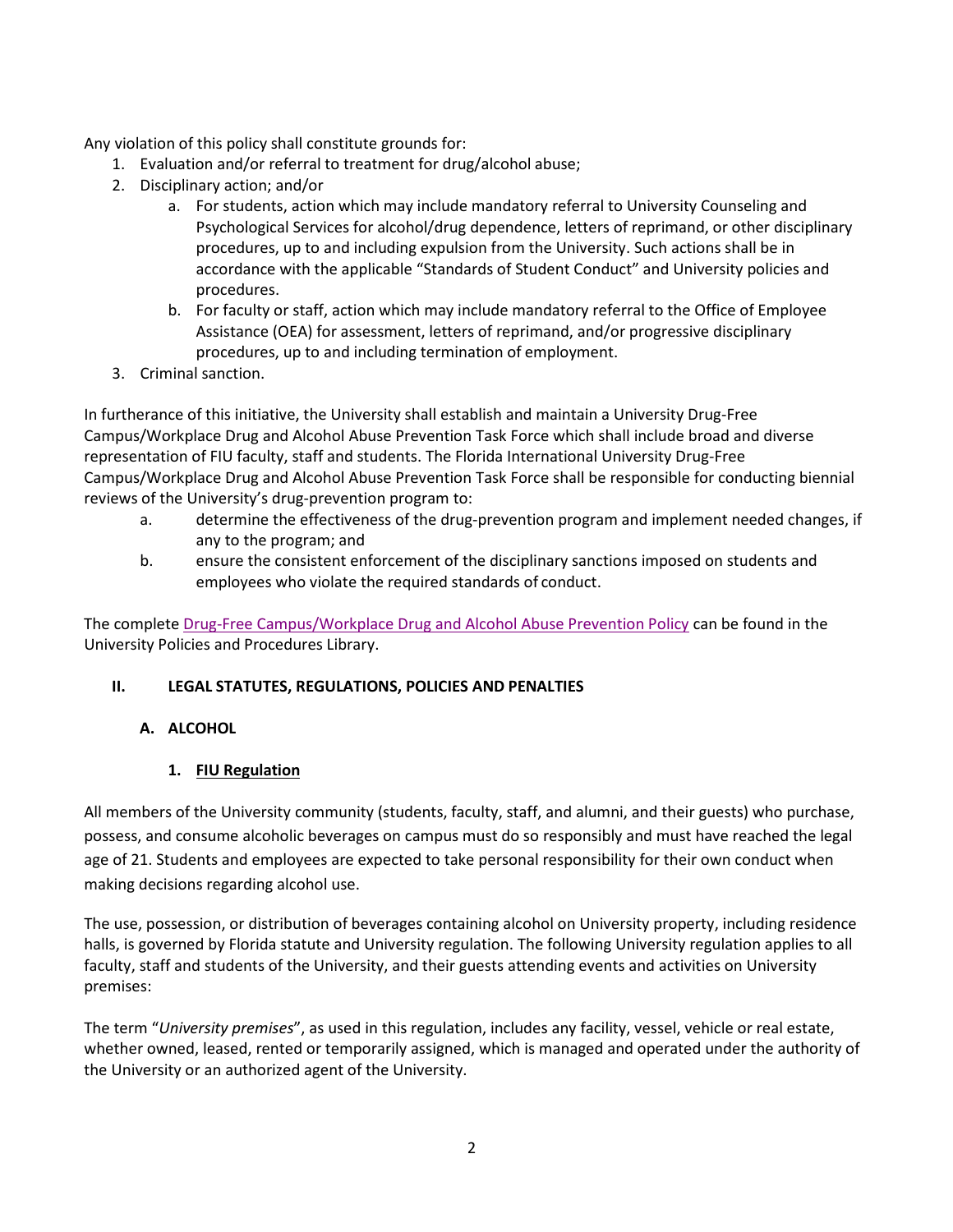No individual under the legal drinking age (minimum of 21 years of age) may possess, serve, sell, consume, or distribute alcohol on University premises, unless specifically engaged in an approved and supervised academic program, which does not involve the actual ingestion of alcohol by an individual under the legal drinking age. No individual may serve or otherwise provide alcohol, for consumption, to individuals under the legal drinking age of 21 years.

Any individual to whom alcohol is sold or served, or who attempts to purchase or consume alcohol on University premises must satisfy the legal age requirement of 21 years, and demonstrate this by showing valid photo identification when asked to do so. Individuals shall not bring alcoholic beverages to any University sponsored event. Individuals shall not leave a University event or event area while carrying or holding any type of container of alcoholic beverage. Individuals shall adhere to all applicable state and local laws related to the sale or consumption of alcohol.

For the complete regulation, please refer to [FIU-2505 Alcoholic Beverages.](http://regulations.fiu.edu/regulation%3DFIU-2505)

# **2. Florida Alcohol Laws**

The following represents a summary of relevant Florida Statutes for alcohol related offenses:

It is unlawful for any person under the age of 21 years, except a person employed under the provisions of Florida Statutes acting in the scope of her or his employment within hotels, restaurants and other licensed establishments, to have in her or his possession alcoholic beverages. [\(F.S. §562.111\)](http://www.leg.state.fl.us/statutes/index.cfm?App_mode=Display_Statute&URL=0500-0599/0562/Sections/0562.111.html)

The prohibition in section 562.111 against the possession of alcoholic beverages does not apply to the tasting of alcoholic beverages by a student who is at least 18 years of age, who is tasting the alcoholic beverages as part of the student's required curriculum at a postsecondary educational institution that is institutionally accredited by an agency recognized by the United States Department of Education and that is licensed or exempt from licensure pursuant to the provisions of chapter 1005 or is a public postsecondary education institution; if the student is enrolled in the college and is tasting the alcoholic beverages only for instructional purposes during classes that are part of such a curriculum; if the student is allowed only to taste, but not consume or imbibe, the alcoholic beverages; and if the alcoholic beverages at all times remain in the possession and control of authorized instructional personnel of the college who are 21 years of age or older.

Any person under the age of 21 who is convicted of a violation of subsection 562.111 is guilty of a misdemeanor of the second degree, punishable by up to 60 days imprisonment and a \$500.00 fine. Any person under the age of 21 who has been convicted of a violation of this subsection and who is thereafter convicted of a further violation of this subsection is, upon conviction of the further offense, guilty of a misdemeanor of the first degree, punishable by up to 1 year imprisonment and a \$1,000.00 fine. [\(F.S. §775.082,](http://www.leg.state.fl.us/statutes/index.cfm?App_mode=Display_Statute&URL=0700-0799/0775/Sections/0775.082.html) [F.S. §775.083\)](http://www.leg.state.fl.us/statutes/index.cfm?App_mode=Display_Statute&URL=0700-0799/0775/Sections/0775.083.html)

It is unlawful for any person to sell, give, serve, or permit to be served alcoholic beverages to a person under 21 years of age or to permit a person under 21 years of age to consume such beverages on the licensed premises. [\(F.S. §562.11\)](http://www.leg.state.fl.us/statutes/index.cfm?App_mode=Display_Statute&URL=0500-0599/0562/Sections/0562.111.html)

A person who violates subsection 562.11 commits a misdemeanor of the second degree, punishable by up to 60 days imprisonment and a \$500.00 fine. A person who violates this subparagraph a second or subsequent time within 1 year after a prior conviction commits a misdemeanor of the first degree, punishable by up to 1 year imprisonment and a \$1,000.00 fine. [\(F.S. §775.082,](http://www.leg.state.fl.us/statutes/index.cfm?App_mode=Display_Statute&URL=0700-0799/0775/Sections/0775.082.html) [F.S. §775.083\)](http://www.leg.state.fl.us/statutes/index.cfm?App_mode=Display_Statute&URL=0700-0799/0775/Sections/0775.083.html)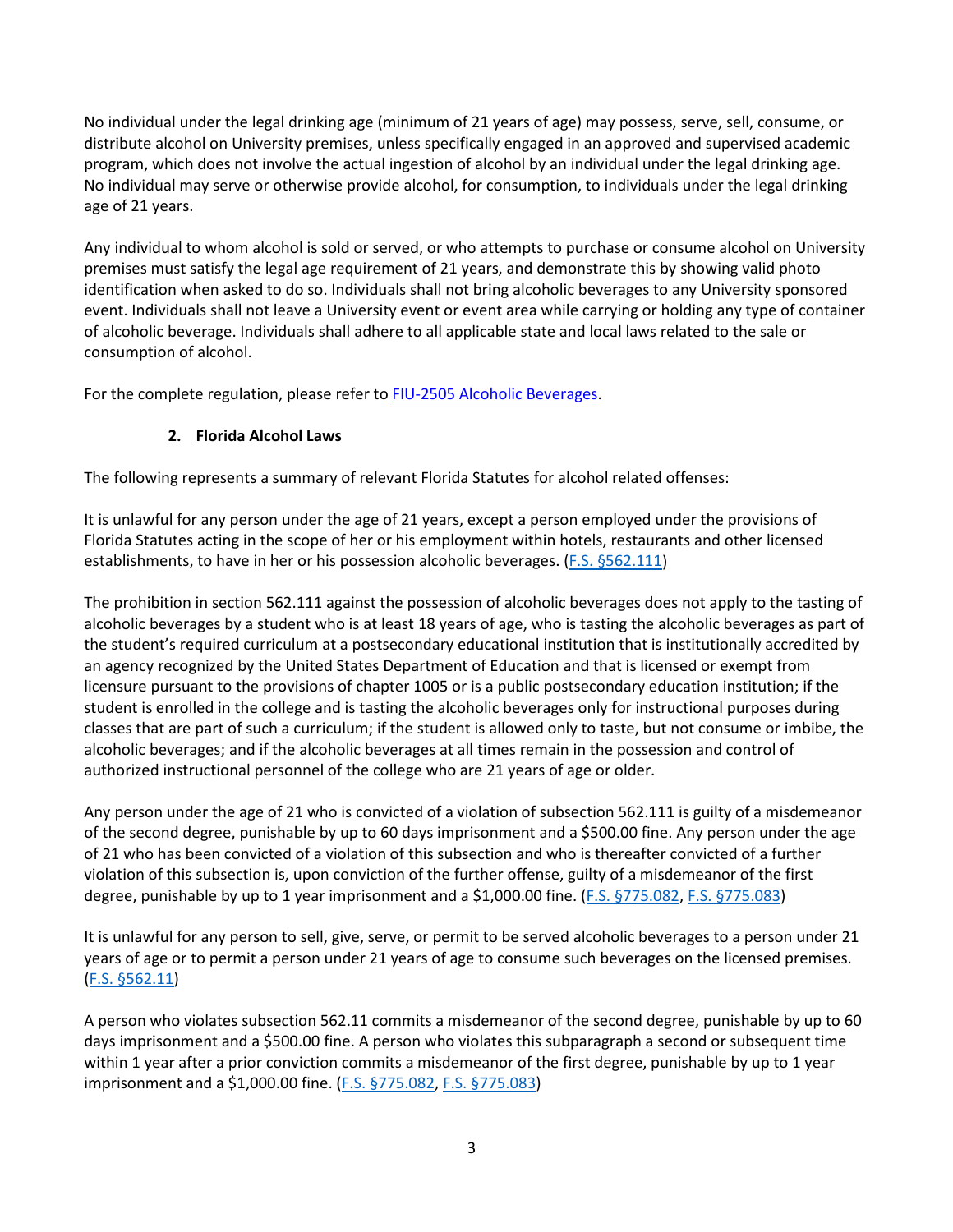It is unlawful for any person to misrepresent or misstate his or her age or the age of any other person for the purpose of inducing any licensee or his or her agents or employees to sell, give, serve, or deliver any alcoholic beverages to a person under 21 years of age, or for any person under 21 years of age to purchase or attempt to purchase alcoholic beverages. [\(F.S. §562.11\)](http://www.leg.state.fl.us/statutes/index.cfm?App_mode=Display_Statute&URL=0500-0599/0562/Sections/0562.11.html)

Anyone convicted of violating the provisions of subsection 562.11 is guilty of a misdemeanor of the second degree, punishable by up to 60 days imprisonment and a \$500.00 fine. [\(F.S. §775.082,](http://www.leg.state.fl.us/statutes/index.cfm?App_mode=Display_Statute&URL=0700-0799/0775/Sections/0775.082.html) [F.S. §775.083\)](http://www.leg.state.fl.us/statutes/index.cfm?App_mode=Display_Statute&URL=0700-0799/0775/Sections/0775.083.html)

No person in the state shall be intoxicated and endanger the safety of another person or property, and no person in the state shall be intoxicated or drink any alcoholic beverage in a public place or in or upon any public conveyance and cause a public disturbance. [\(F.S. §856.011\)](http://www.leg.state.fl.us/statutes/index.cfm?App_mode=Display_Statute&URL=0800-0899/0856/Sections/0856.011.html)

Any person violating the provisions of this subsection 856.011 shall be guilty of a misdemeanor of the second degree, punishable by up to 60 days imprisonment and a \$500.00 fine. [\(F.S. §775.082,](http://www.leg.state.fl.us/statutes/index.cfm?App_mode=Display_Statute&URL=0700-0799/0775/Sections/0775.082.html) [F.S. §775.083\)](http://www.leg.state.fl.us/statutes/index.cfm?App_mode=Display_Statute&URL=0700-0799/0775/Sections/0775.083.html)

Any person who shall have been convicted or have forfeited collateral under the provisions of subsection (1) three times in the preceding 12 months shall be deemed a habitual offender and may be committed by the court to an appropriate treatment resource for a period of not more than 60 days. [\(F.S. §856.011\)](http://www.leg.state.fl.us/statutes/index.cfm?App_mode=Display_Statute&URL=0800-0899/0856/Sections/0856.011.html)

A person is guilty of the offense of driving under the influence and is subject to punishment if the person is driving or in actual physical control of a vehicle within this state and the person's normal faculties are impaired with a blood-alcohol level of 0.08 or more, or has a breath-alcohol level of 0.08 or more. [\(F.S. §316.193\)](http://www.leg.state.fl.us/statutes/index.cfm?App_mode=Display_Statute&URL=0300-0399/0316/Sections/0316.193.html)

Any person who is convicted of a violation of subsection 316.193 shall be punished:

- 1. By a fine of:
	- a. Not less than \$500 or more than \$1,000 for a first conviction.
	- b. Not less than \$1,000 or more than \$2,000 for a second conviction; and
- 2. By imprisonment for:
	- a. Not more than 6 months for a first conviction.
	- b. Not more than 9 months for a second conviction.

#### **B. DRUGS**

#### **1. FIU Drug Policies and Employment Requirements**

#### **(a) Drug Testing:**

The University shall ensure drug testing on all prospective candidates for law enforcement positions and positions that specifically state this as a condition of employment in the job description, job posting or offer letter.

## **(b) FIU Requirements for New Hires (Sign-On Package) and for** *ALL* **Employees Working on a Federal Contract or Grant:**

- 1. All employees engaged in the performance of a federal contract or grant must, in addition to receiving the annual notification statement, agree to:
	- a. Abide by the terms of the annual notification statement; and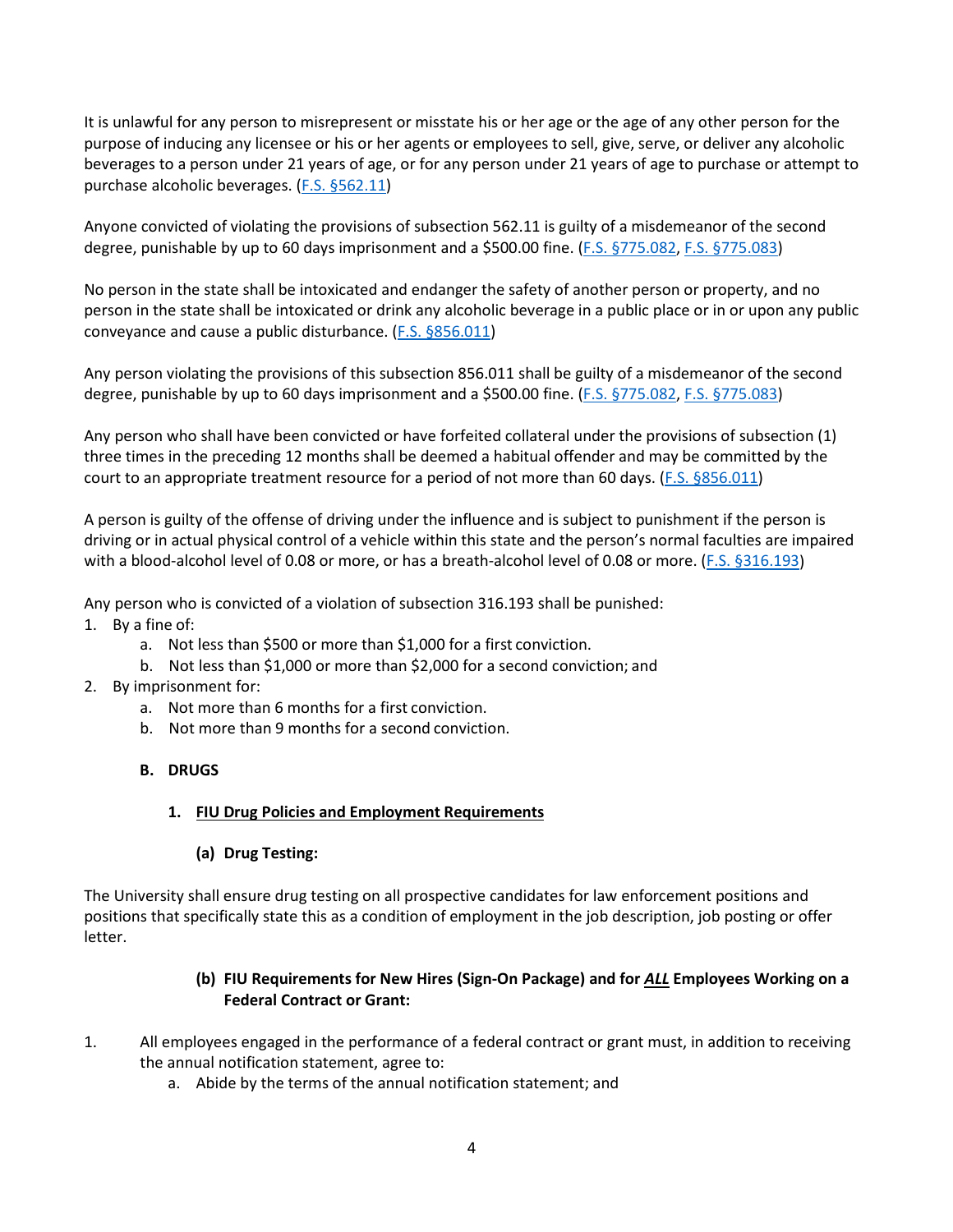- b. notify the employer of any Criminal Drug Statute Conviction for a violation occurring inthe workplace no later than five (5) days after such conviction.
- 2. Within ten (10) days after receiving notice of any such conviction, Florida International University shall notify the contracting or granting agency. Such notification must:
	- a. Be in writing;
	- b. include the employee's position title;
	- c. include the identification number of each affected award; and
	- d. be sent to every awarding official or his or her official designee of the Federal agency on whose award the convicted employee was working, unless the Federal agency has specified a central point for the receipt of the notices.
- 3. Within thirty (30) days after receiving notice of any such conviction, the University will impose a sanction on, or require the satisfactory participation in a drug abuse assistance or rehabilitation program by, the convicted employee.

#### **2. Florida Drug Laws**

Florida Statute [§ 893.13](http://www.leg.state.fl.us/statutes/index.cfm?App_mode=Display_Statute&URL=0800-0899/0893/Sections/0893.13.html) makes it unlawful for any person to sell, manufacture, or deliver, or possess with intent to sell, manufacture, or deliver, a controlled substance. Any person who violates this provision can be liable for the following penalties, depending on the classification and amount of drug involved:

| Felony in the first degree       |                          | Up to 30 years imprisonment and a \$10,000.00 fine  |
|----------------------------------|--------------------------|-----------------------------------------------------|
| Felony in the second degree      | -                        | Up to 15 years imprisonment and a \$10,000.00 fine  |
| Felony in the third degree       |                          | Up to 5 years imprisonment and a \$5,000.00 fine    |
| Misdemeanor in the first degree  |                          | Up to 1 year imprisonment and a \$1,000.00 fine     |
| Misdemeanor in the second degree | $\overline{\phantom{0}}$ | Up to 60 days imprisonment and a \$500.00 fine      |
| Non-criminal charge              | $\overline{\phantom{0}}$ | Other fines and civil penalties determined by court |

Florida statute also prohibits the sale, manufacture, or delivery, or possession with intent to sell, manufacture or deliver, of a Controlled Substance "in, on, or within 1,000 feet of the real property comprising a public or private college, university, or other postsecondary institution." A conviction may be punishable by imprisonment for up to 30 years and a \$10,000.00 fine. (F.S. § 893.13(1)(d)).

#### Special Circumstances:

If a person violates any provision of Section 893.13 and the violation results in a serious injury to a state or local law enforcement officer, firefighter, emergency medical technician, paramedic, employee of a public utility or an electric utility, animal control officer, volunteer firefighter engaged by state or local government, law enforcement officer employed by the Federal Government, or any other local, state, or Federal Government employee injured during the course and scope of his or her employment, the person commits a felony of the third degree, punishable as provided above. If the injury sustained results in death or great bodily harm, the person commits a felony of the second degree, punishable as provided above. [\(F.S. § 893.13\(6\)\(a\)\(d\)\(10\)\)](http://www.leg.state.fl.us/statutes/index.cfm?App_mode=Display_Statute&URL=0800-0899/0893/Sections/0893.13.html).

Florida Controlled Substance List and Schedules can be found under [F.S. §893.03.](http://www.leg.state.fl.us/Statutes/index.cfm?App_mode=Display_Statute&URL=0800-0899/0893/Sections/0893.03.html) Florida "Precursor Chemical" list, which are chemicals that may be used in manufacturing a controlled substance in violation of Florida Statute, can be found under [F.S. §893.033.](http://www.leg.state.fl.us/statutes/index.cfm?App_mode=Display_Statute&Search_String=&URL=0800-0899/0893/Sections/0893.033.html)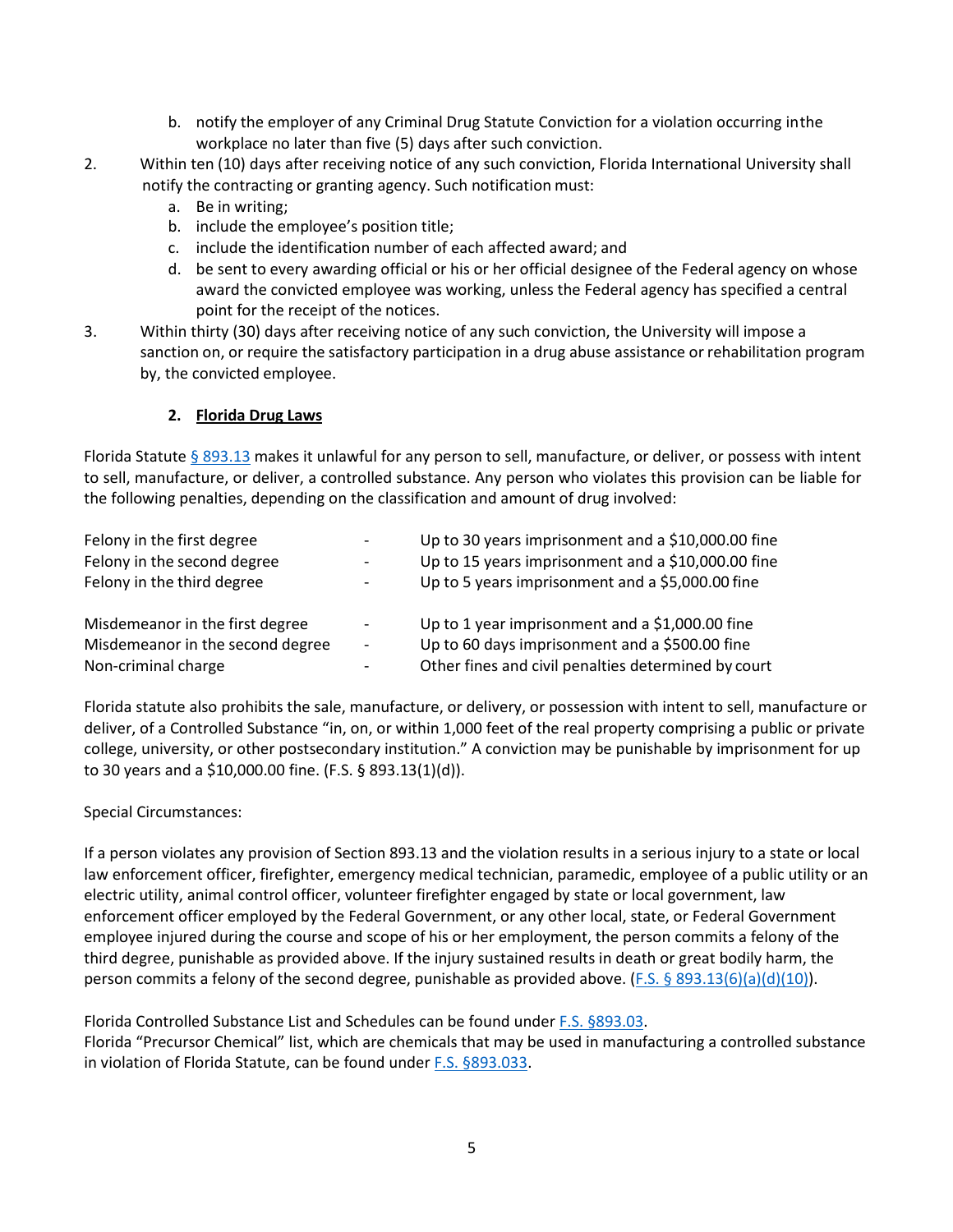#### **3. Federal Drug Laws**

## Types of Federal Drug Crimes

Federal drug laws prohibit the possession, distribution, sale, trafficking, cultivation, and manufacturing of various controlled substances. Prohibited drugs include marijuana, cocaine, methamphetamine, heroin, and a number of narcotic-based drugs such as Oxycodone and Vicodin, and more.

#### Marijuana Possession and Distribution

| Possession / any amount                                      | Punishable by up to 1 year in prison and a fine of \$1,000<br>for a first conviction - Further convictions and greater amounts<br>of marijuana result in stiffer penalties |
|--------------------------------------------------------------|----------------------------------------------------------------------------------------------------------------------------------------------------------------------------|
| Sale of less than 50 kilograms<br>(smallest amount category) | Felony punishable by 5 years in prison and a \$250,000.00 fine                                                                                                             |
| Cocaine and Heroin Possession and Distribution               |                                                                                                                                                                            |
| Possession of cocaine/heroin                                 | Penalties are more severe than those of Marijuana                                                                                                                          |

| Sale or distribution of cocaine/heroin | Penalty may include a life sentence |
|----------------------------------------|-------------------------------------|
|                                        |                                     |

Factors that are considered when an individual is being charged with a drug crime such as possession or distribution of heroin or cocaine, include the quantity of drug involved, the prior criminal history of the defendant, the use or possession of weapons by the defendant, and whether minors were involved.

#### Drug Trafficking

| Transporting controlled substances    | $\sim$ | Considered federal drug trafficking, a crime for which the |
|---------------------------------------|--------|------------------------------------------------------------|
| (Over state-line or country's border) |        | penalties are severe - The death penalty is a possible     |
|                                       |        | punishment for drug "kingpins" <sup>1</sup>                |

#### Penalties for Federal Drug Crimes

Under the Federal Sentencing Guidelines, the penalties for federal drug crimes are mandatory; the judge does not have any discretion to give lighter sentences. Additionally, the federal system provides only limited opportunities for probation following a conviction on a drug crime. There is also no parole in the federal justice system.

Anyone charged with a Federal and State drug charge should be aware that the United States Supreme Court has ruled that a defendant does not face double jeopardy if he or she is convicted of certain drug offenses and

<span id="page-5-0"></span> $1$  The Continuing Criminal Enterprise Statute, commonly referred to as the CCE Statute or "The Kingpin Statute," is a United States federal law that targets large-scale drug traffickers who are responsible for long-term and elaborate drug conspiracies.( Chapter 13 of [Title 21 of the United States Code,](http://en.wikipedia.org/wiki/Title_21_of_the_United_States_Code) [21 U.S.C.](http://www.gpo.gov/fdsys/granule/USCODE-2011-title21/USCODE-2011-title21-chap13-subchapI-partD-sec848/content-detail.html) [§ 848\)](http://www.gpo.gov/fdsys/granule/USCODE-2011-title21/USCODE-2011-title21-chap13-subchapI-partD-sec848/content-detail.html)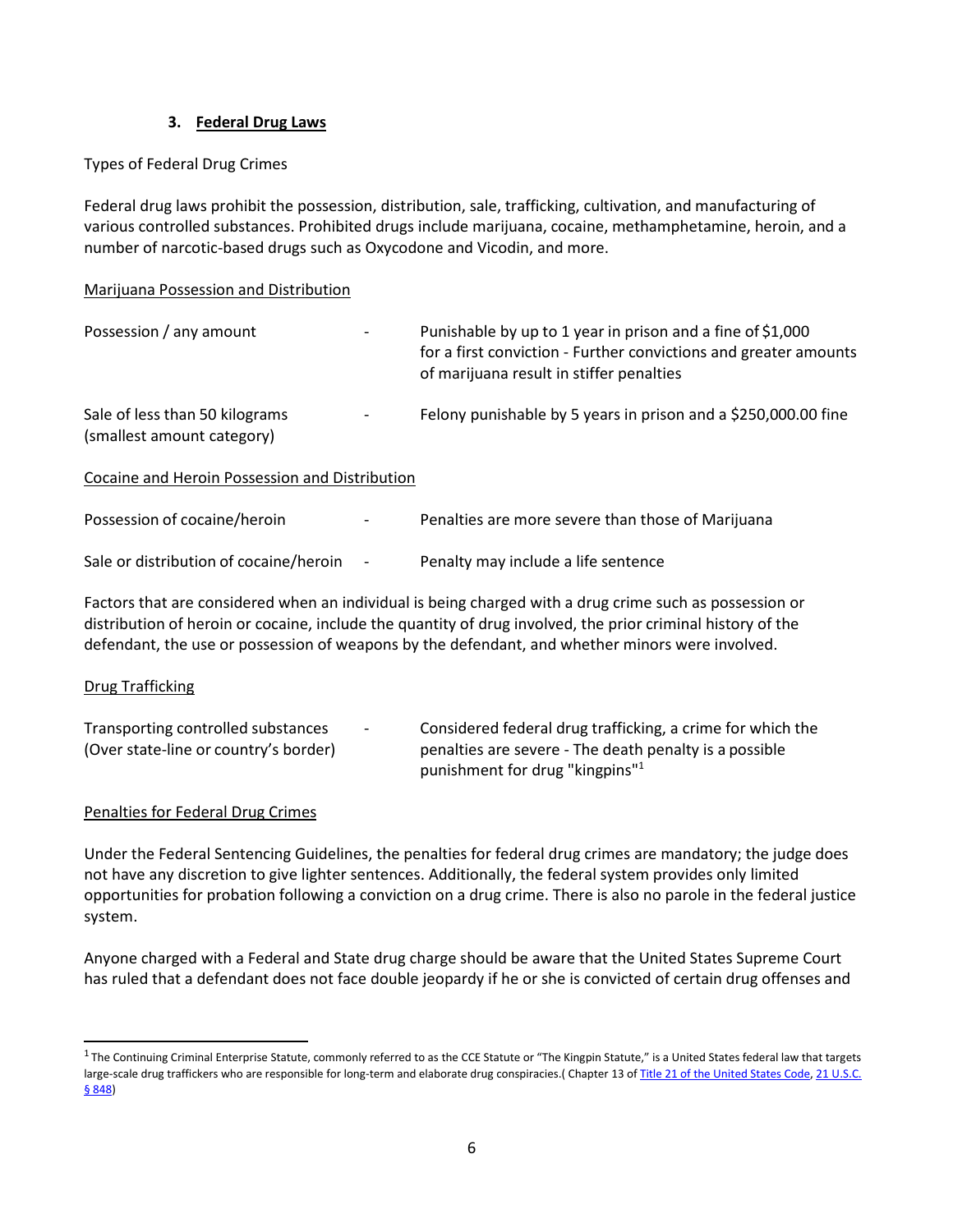can be charged in both state and federal courts for the same act using all the prosecution powers of the two entities.

A comprehensive review of illicit drugs, including the history of the drug, its uses, short and long term effects, penalties for use, and pertinent legislation can be found under[: https://www.dea.gov/factsheets](https://www.dea.gov/factsheets)

A comprehensive review of federal penalties for drug trafficking can be found under: <https://www.dea.gov/sites/default/files/2021-12/Trafficking%20Penalties.pdf>

## **III. HEALTH RISKS**

## **A. ALCOHOL**

Beer, wine, liquor

Alcohol is a depressant which leads to the loss of control over judgment, resulting in a loss of inhibitions. It affects physical coordination, causing blurred vision, slurred speech and loss of balance. Alcohol is involved in a large proportion of fatal road accidents, assaults and incidents of domestic violence.

Excessive drinking over time is associated with the following health problems and conditions:

**Brain:** Alcohol interferes with the brain's communication pathways, and can affect the way the brain looks and works. These disruptions can change mood and behavior, and make it harder to think clearly and move with coordination.

**Heart:** Consuming a large amount over a long period of time or too much on a single occasion can damage the heart, causing problems including:

- Cardiomyopathy Stretching and drooping of heart muscle
- Arrhythmias Irregular heartbeat
- Stroke
- High blood pressure

**Liver:** Heavy drinking takes a toll on the liver, and can lead to a variety of problems and liver inflammations including:

- Steatosis, or fatty liver
- Alcoholic hepatitis
- Fibrosis
- Cirrhosis

**Pancreas:** Alcohol causes the pancreas to produce toxic substances that can eventually lead to pancreatitis, a dangerous inflammation and swelling of the blood vessels in the pancreas that prevents proper digestion. **Cancer:** Drinking too much alcohol can increase your risk of developing certain cancers, including cancers of the:

- Mouth
	- Esophagus
	- Throat
	- Liver
	- Breast

**Immune System:** Drinking too much can weaken your immune system, making your body a much easier target for disease. Chronic drinkers are more liable to contract diseases like pneumonia and tuberculosis than people who do not drink too much. Drinking a lot on a single occasion slows your body's ability to ward off infections – even up to 24 hours after getting drunk.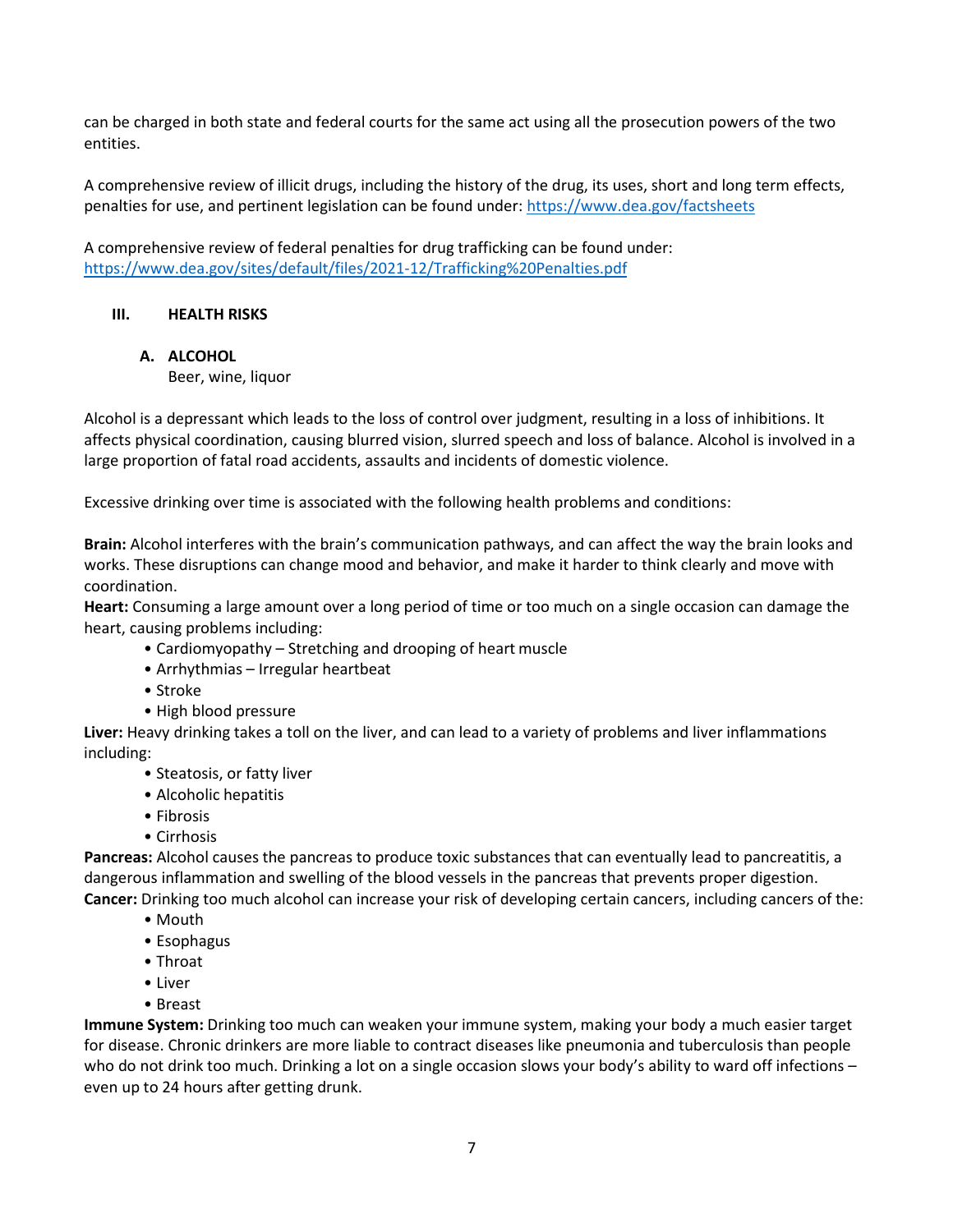#### **Binge Drinking**

Most adverse health effects from underage drinking stem from acute intoxication resulting from binge drinking. Immediate health effects of binge drinking may include:

Alcohol poisoning – A high level of alcohol consumption within a short span of time which results in the suppression of the central nervous system and causes loss of consciousness, low blood pressure and body temperature, coma, respiratory depression and death.

Risky sexual behaviors and increased risk of sexual assault. These behaviors can result in unintended pregnancy or sexually transmitted diseases. Violence, including intimate partner violence and child maltreatment.

*[Source: U.S. Department of Health and Human Services]*

#### **B. DRUGS**

| <b>Substance Category &amp; Name</b>                                                                                                                                                                                                                                                                                                       | <b>Possible Effects / Potential Health Consequences</b>                                                                                                                                                                                |
|--------------------------------------------------------------------------------------------------------------------------------------------------------------------------------------------------------------------------------------------------------------------------------------------------------------------------------------------|----------------------------------------------------------------------------------------------------------------------------------------------------------------------------------------------------------------------------------------|
| (Examples of Commercial & Street Names)                                                                                                                                                                                                                                                                                                    |                                                                                                                                                                                                                                        |
| <b>Anabolic Steroids:</b><br><b>Testosterone</b><br>Depo Testosterone, Sustanon, Sten, Cypt<br><b>Other Anabolic Steroids</b><br>Parabolan, Winstrol, Equipose, Anadrol,<br>Dianabol, Primabolin-Depo, D-Ball                                                                                                                              | Virilization, edema, testicular atrophy,<br>gyneco-mastia, acne, aggressive behavior / Physical and<br>internal damage, addiction, possible suicide                                                                                    |
| <b>Cannabis:</b><br>Marijuana<br>Pot, Grass, Sinsemilla, Blunts, Mota, Yerba,<br>Grifa<br>Tetrahydro-cannabinol<br>THC, Marinol<br><b>Hashish and Hashish Oil</b><br>Hash, Hash oil                                                                                                                                                        | Euphoria, relaxed inhibitions, increased<br>appetite, disorientation / Fatique, paranoia,<br>possible psychosis                                                                                                                        |
| Depressants:<br>gamma Hydroxybutyric Acid<br>GHB, Liquid Ecstasy, Liquid X, Sodium<br>Oxybate, Xyrem®<br><b>Benzodiazepines</b><br>Valium, Xanax, Halcion, Ativan, Restoril,<br>Rohypnol (Roofies, R-2), Klonopin<br><b>Other Depressants</b><br>Ambien, Sonata, Meprobamate,<br>Chloral Hydrate, Barbiturates,<br>Methaqualone (Quaalude) | Slurred speech, disorientation, drunken behavior<br>without odor of alcohol, impaired memory of events,<br>interacts with alcohol / Shallow respiration, clammy<br>skin, dilated pupils, weak and rapid pulse, coma,<br>possible death |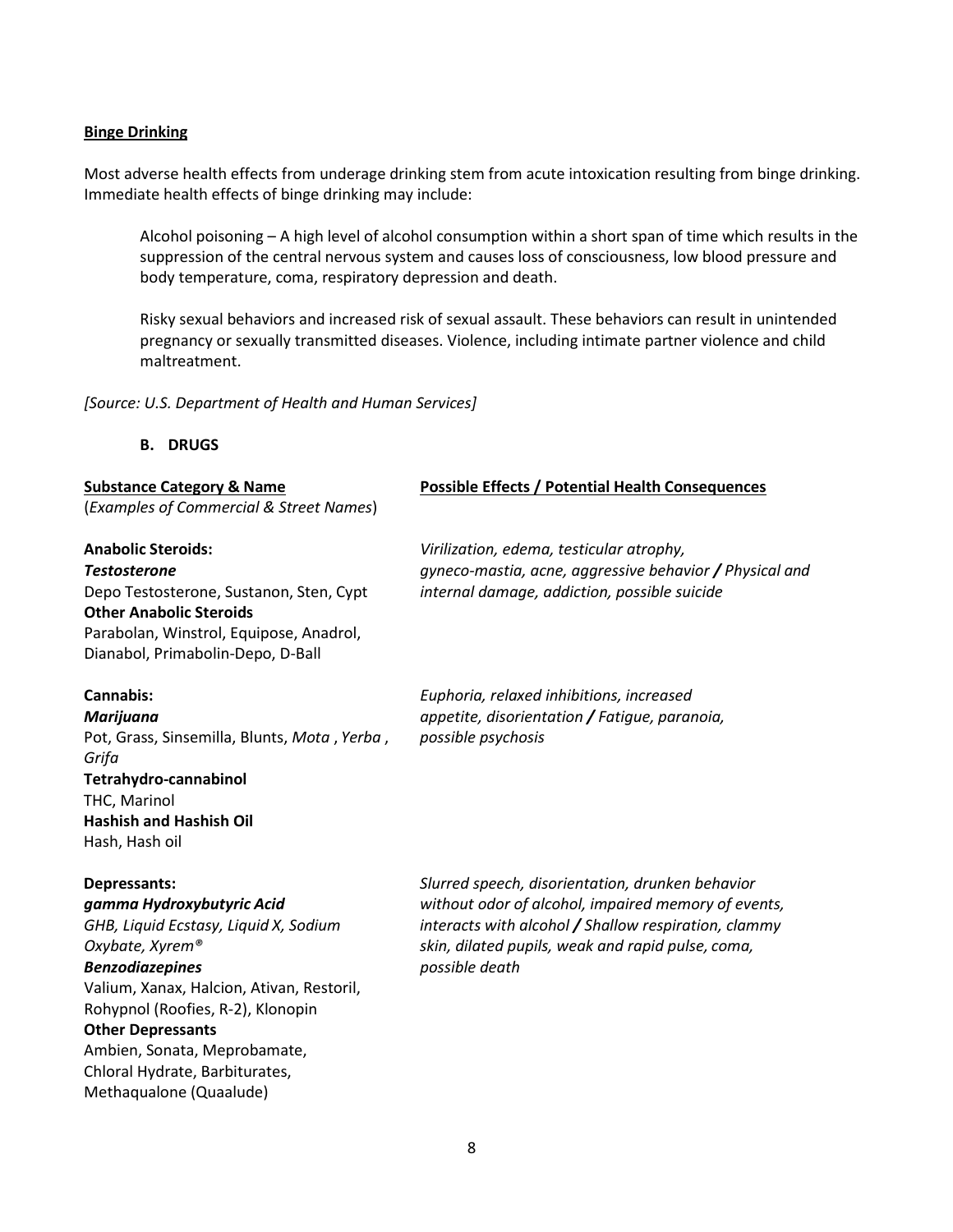**Hallucinogens: MDMA and Analogs** *Heightened senses, teeth grinding and*  MDEA (Eve), MBDB *Electrolyte imbalance, cardiac arrest*

(Special K), PCE, PCPy, TCP *or remember* **Other Hallucinogens** Psilocybe mushrooms, Mescaline, Peyote Cactus, Ayahausca, DMT, Dextromethorphan (DXM)

#### **Inhalants:**

Pearls, Poppers, Rush, Locker Room *globinemia*

Adhesives, spray paint, hairspray, dry *consciousness, possible death* cleaning fluid, spot remover, lighter fluid

*Chiva, Negra (black tar) death* **Morphine** MS-Contin, Roxanol, Oramorph SR, MSIR **Hydrocodone** Hydrocodone w/ Acetaminophen, Vicodin, Vicoprofen, Tussionex, Lortab **Hydro-morphone**  Dilaudid **Oxycodone** Roxicet, Oxycodone w/ Acetaminophen, OxyContin, Endocet, Percocet, Percodan **Codeine** Acetaminophen, Guaifenesin or Promethazine w/Codeine, Fiorinal, Fioricet or Tylenol w/Codeine **Other Narcotics** Fentanyl, Demerol, Methadone, Darvon, Stadol, Talwin, Paregoric, Buprenex

(Ecstasy, XTC, Adam), MDA (Love Drug), *dehydration / Increased body temperature,* 

**LSD** *Illusions and hallucinations, altered perception of time* Acid, Microdot, Sunshine, Boomers *and distance / Longer, more intense "trip" episodes*

**Phencyclidine and Analogs** *Illusions and hallucinations, altered perception of time*  Angel Dust, Hog, Loveboat, Ketamine *and distance / Unable to direct movement, feel pain,* 

**Amyl and Butyl Nitrite** *Flushing, hypotension, headache / Methemo-*

**Nitrous Oxide** *Impaired memory, slurred speech, drunken behavior,*  Laughing gas, balloons, Whippets *slow onset vitamin deficiency, organ damage /*  **Other Inhalants** *Vomiting, respiratory depression, loss of*

**Narcotics:** *Euphoria, drowsiness, respiratory depression,* **Heroin** *constricted pupils, nausea / Slow and shallow*  Diamorphine, Horse, Smack, Black tar, *breathing, clammy skin, convulsions, coma, possible*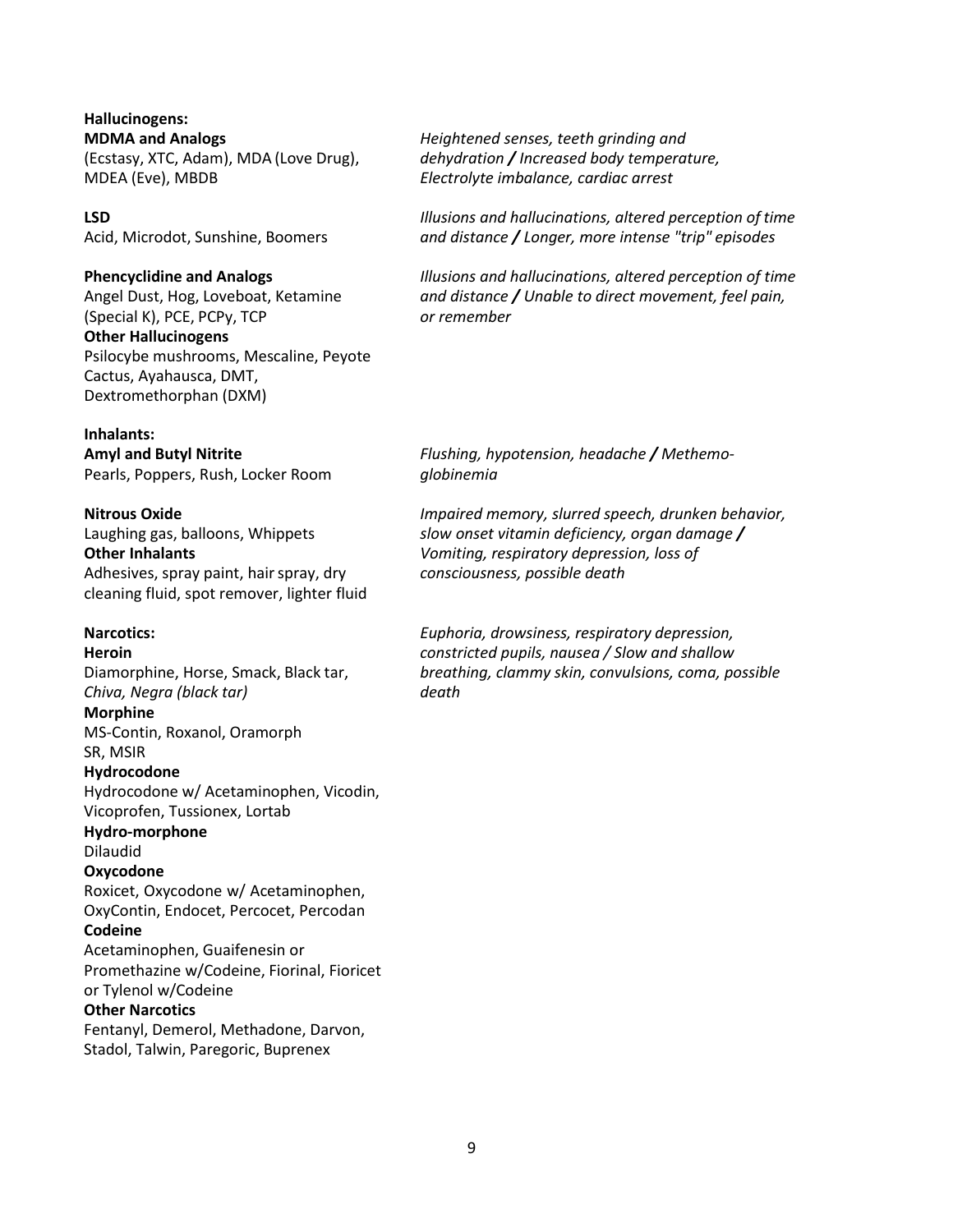| <b>Stimulants:</b>                            | Increased alertness, excitation, euphoria,        |  |  |  |
|-----------------------------------------------|---------------------------------------------------|--|--|--|
| Cocaine                                       | increased pulse rate & blood pressure,            |  |  |  |
| Coke, Flake, Snow, Crack, Coca,               | insomnia, loss of appetite / Agitation, increased |  |  |  |
| Blanca, Perico, Nieve, Soda                   | body temperature, hallucinations, convulsions,    |  |  |  |
| Amphetamine/Meth-amphetamine                  | possible death                                    |  |  |  |
| Crank, Ice, Cristal, Krystal Meth, Speed,     |                                                   |  |  |  |
| Adderall, Dexedrine, Desoxyn                  |                                                   |  |  |  |
| Methylphenidate                               |                                                   |  |  |  |
| Ritalin (Illy's), Concerta, Focalin, Metadate |                                                   |  |  |  |
| <b>Other Stimulants</b>                       |                                                   |  |  |  |
| Adipex P, Ionamin, Prelu-2, Didrex, Provigil  |                                                   |  |  |  |
| <b>Nicotine</b>                               | Effects attributable to tobacco exposure includes |  |  |  |
| Cigarettes sigare smokeless tobasse           | advarca prognancu outcomes, chronic lung disogra  |  |  |  |

Cigarettes, cigars,smokeless tobacco, *adverse pregnancy outcomes, chronic lung disease,* snuff, spit tobacco, chew *cardiovascular disease, stroke, cancer, tolerance, addiction* 

*[Source: U.S. Department of Justice's Drug Enforcement Administration]*

Description of drugs and effects can be found in the [DEA Drug Fact Sheets.](https://www.dea.gov/factsheets)

#### **IV. PREVENTION AND ASSISTANCE**

#### **Resources:**

#### **[Human Resources](http://hr.fiu.edu/index.php?name=home)**

(305) 348-2181 Modesto Maidique Campus (MMC) (305) 919-5545 Biscayne Bay Campus (BBC) [http://hr.fiu.edu](http://hr.fiu.edu/)

#### **Office of Employee Assistance (OEA)**

(305) 348-2469 MMC & BBC <https://hr.fiu.edu/employees-affiliates/assistance-wellness/>

The Office of Employee Assistance is the faculty/staff employee assistance program of Florida International University. The OEA provides confidential professional assistance, without charge, to help employees and their families resolve personal problems that affect their personal lives or job performance.

#### **Counseling and Psychological Services (CAPS)**

(305) 348-2277 Modesto Maidique Campus (MMC) (305) 919-5305 Biscayne Bay Campus (BBC) <http://caps.fiu.edu/>

Services and programs are offered by Counseling and Psychological Services (CAPS) staff, with expertise in dealing with student concerns and development. Their goal is to provide professional care to each student in a culturally sensitive environment. Students who are currently registered at Florida International University are eligible to utilize these services and participate in the programs.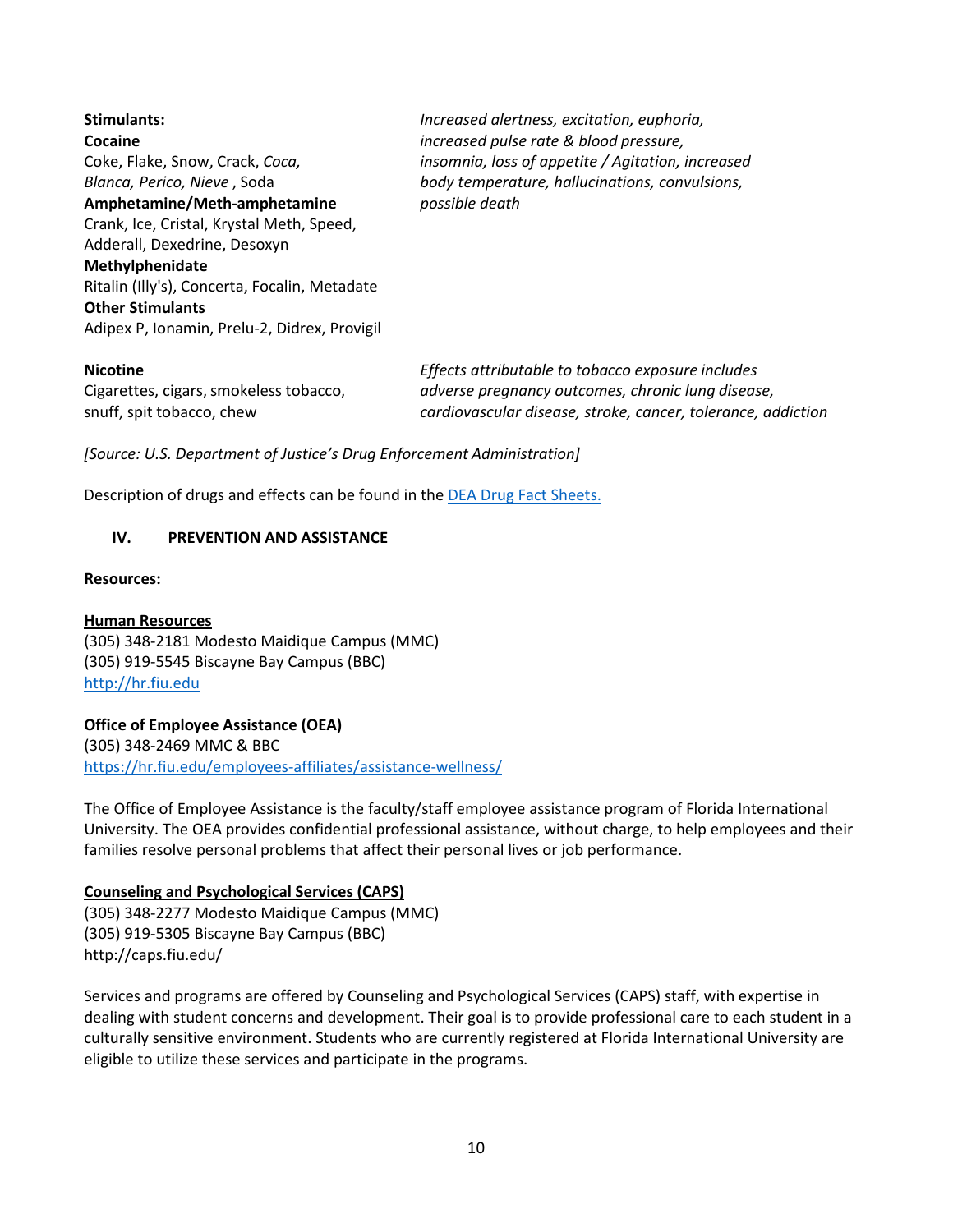## **Student [Health Clinics](http://studenthealth.fiu.edu/) (SHC)**

(305) 348-2401 (MMC) (305) 919-5620 (BBC) <http://studenthealth.fiu.edu/>

The Student Health Clinics (SHC) provides affordable and accessible student-focused medical care and promotes healthy lifestyles through education, mentorship, and research activities thus facilitating the academic success of our students. SHS provides professional, accessible, and cost-effective primary care services to registered students at FIU -- with an emphasis on health education, prevention and self-care

Healthy Living Program (HLP) 305-348-4020 (MMC & BBC) https://go.fiu.edu/hlp

The Healthy Living Program (HLP) offers a holistic and preventative approach to health by encouraging FIU students to engage in everyday healthy lifestyle practices. HLP on-campus services and online education promote the *9 Dimensions of Wellness*: physical, intellectual, occupational, emotional, social, spiritual, environmental, financial, and cultural.

Alcohol and Other Drug (AOD) Program (305) 348-4020 (MMC & BBC) [AOD@fiu.edu](mailto:AOD@fiu.edu)

The FIU Alcohol and Other Drugs (AOD) program educates students about the hazards of alcohol and substance misuse. Through its collaborations with university departments and community partners, the AOD program provides a variety of educational programs and connects the students with appropriate services, referrals, and/or resources based on their specific needs.

## **Community Resources:**

**Miami-Dade County Rehabilitative Services Division**: provides comprehensive residential and outpatient treatment to adults diagnosed with substance use disorders who currently reside in Miami-Dade County. Services are provided through assessment, intervention, direct treatment, case management and referral. The Rehabilitative Services Division consist of four units specialized to provide services tailored to client's individual needs.

[https://www.miamidade.gov/global/service.page?Mduid\\_service=ser1542234441253341](https://www.miamidade.gov/global/service.page?Mduid_service=ser1542234441253341)

**Broward Addiction Recovery Center (BARC)**: offers a comprehensive range of services for persons over the age of 18 who are affected by substance abuse and/or co-occurring disorders. <https://www.broward.org/AddictionRecovery/Pages/Default.aspx>

**Thriving Mind**: promotes access to effective, accountable and compassionate care for individuals and families in our community with mental illnesses and substance use disorders. They fund and oversee a safety net of services for uninsured individuals in Miami-Dade and Monroe counties, supported by Florida's Department of Children and Families and other public and private sources. <https://www.thrivingmind.org/>